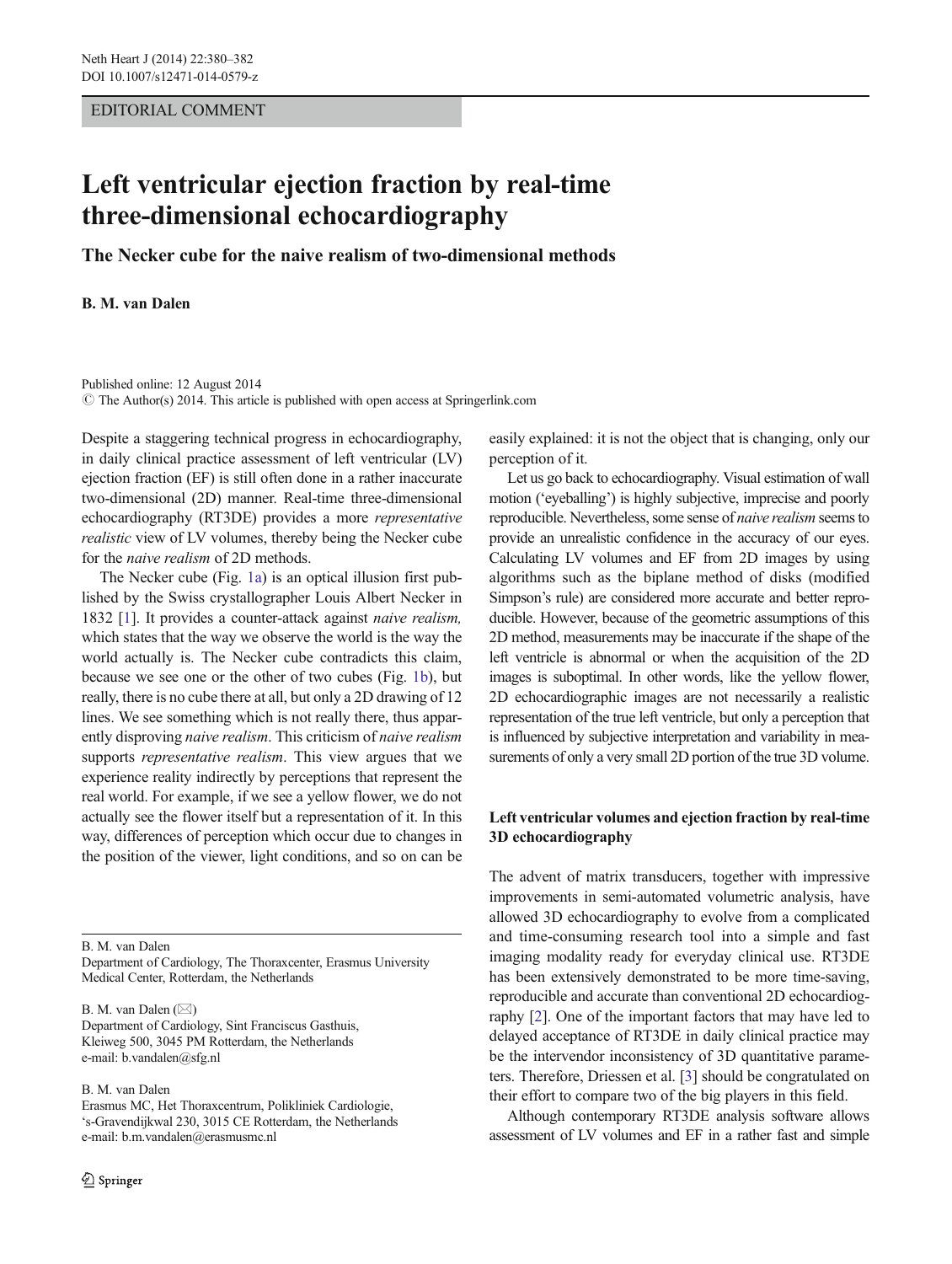<span id="page-1-0"></span>

Fig. 1 a The Necker cube. b Like a 2D echocardiographic image, the Necker cube may give the suggestion of a realistic representation of a 3D structure, but really there is only a 2D picture that can be interpreted in different ways

way, a certain learning curve still needs to be taken into account. Driessen et al. found that RT3DE software was most accurate in the hands of more experienced observers. Observers were regarded more experienced when they had been working on RT3DE analyses for more than 3 months. Noteworthy, even after 3 months of working on RT3DE, increasing experience may still lead to better results, as shown in one of the landmark papers with respect to quantification of LV volumes by RT3DE [[4\]](#page-2-0). The level of experience in this study ranged from several hours of instruction to at least 1 year of frequent use. Measurements performed by the most experienced investigators showed differences with cardiac magnetic resonance imaging (CMR) that were roughly half of those noted in the entire study group.

### Is magnetic resonance imaging the perfect reference technique?

RT3DE provides LV volumes smaller than those derived from CMR. CMR is considered the reference technique for assessment of ventricular volumes. However, there are intrinsic limitations of CMR as a reference technique because of its multislice rather than true 3D nature.

Usually, as in the study by Driessen et al., CMR-derived volumes are calculated by a disc summation technique (in other words, adding the volumes of several, usually 8 mm thick, slices). Yet, with in vitro measurements, it was shown that this disc summation may result in an overestimation of 20 % of the true volume. A volumetric 3D CMR analysis

resulted in more accurate measurements and RT3DE only slightly underestimated true volumes [[5](#page-2-0)].

The differences between LV volume analysis by RT3DE and CMR have also been attributed to the sometimes insufficient image quality of RT3DE. Blurring of the endocardium may cause difficulty in clearly identifying the endocardial-trabecular border. As a result, with manual tracing of RT3DE images, the human eye tends to trace the inner border of the blurred rim of the left ventricle, which may be the blood-trabecular interface rather than the true endocardial surface. On the other hand, partial volume effects caused by the relatively thick slices in CMR result in the appearance of a fairly smooth surface of the endocardium, which may also be a false representation of the truth.

Nevertheless, both the direct 3D volumetric echocardiographic method by Philips and the 3D speckle tracking echocardiographic method by Toshiba, used in the study by Driessen et al., use automated systems to detect the endocardium. This line is supposed to be closer to the centre of the blurred area and these mathematical methods may happen to include more cavity than a manual tracking method, resulting in less underestimation.

#### Future directions

There is room for improvement. Accurate LV quantification by RT3DE can only be performed using good image quality datasets, usually obtained in 80–85 % of routine patients, a number also found in the 'daily clinical practice study' by Driessen et al. Also, regular heart rhythm (Driessen et al. excluded patients with arrhythmia) and patient cooperation for breath holding are still indispensable. And finally, the relatively low temporal resolution of RT3DE limits the assessment of regional wall motion during exercise and dobutamine stress echocardiography [\[2\]](#page-2-0). Nevertheless, as mentioned before, contemporary RT3DE does beat 2D echocardiography in terms of reproducibility and accuracy. It seems to provide a Necker cube-like counter-attack against the naive realism of believing everything we measure using 2D echocardiographic images. A sense of representative realism seems to be a welcome alternative to the naive realism of confidence in the accuracy of our eyes and 2D measurements. In my opinion, especially in case of good image quality, RT3DE should be the preferred method for measurement of LV volumes and EF.

#### Conflict of interests None declared.

Open Access This article is distributed under the terms of the Creative Commons Attribution License which permits any use, distribution, and reproduction in any medium, provided the original author(s) and the source are credited.